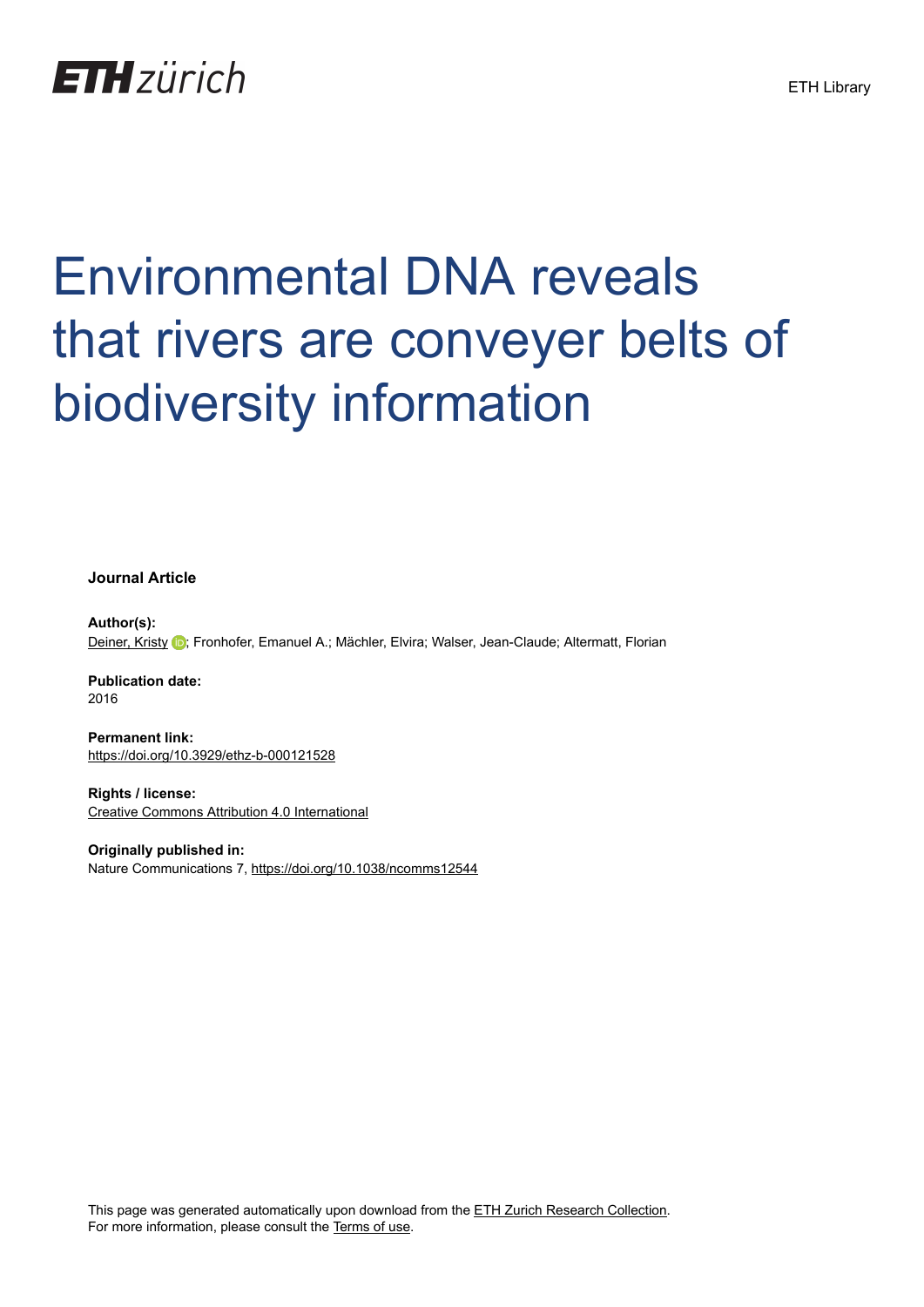

### **ARTICLE**

Received 6 Nov 2015 | Accepted 12 Jul 2016 | Published 30 Aug 2016

DOI: 10.1038/ncomms12544 **OPEN**

## Environmental DNA reveals that rivers are conveyer belts of biodiversity information

Kristy Deiner<sup>1,2</sup>, Emanuel A. Fronhofer<sup>1,3</sup>, Elvira Mächler<sup>1,3</sup>, Jean-Claude Walser<sup>4</sup> & Florian Altermatt<sup>1,3</sup>

DNA sampled from the environment (eDNA) is a useful way to uncover biodiversity patterns. By combining a conceptual model and empirical data, we test whether eDNA transported in river networks can be used as an integrative way to assess eukaryotic biodiversity for broad spatial scales and across the land–water interface. Using an eDNA metabarcode approach, we detect 296 families of eukaryotes, spanning 19 phyla across the catchment of a river. We show for a subset of these families that eDNA samples overcome spatial autocorrelation biases associated with the classical community assessments by integrating biodiversity information over space. In addition, we demonstrate that many terrestrial species are detected; thus suggesting eDNA in river water also incorporates biodiversity information across terrestrial and aquatic biomes. Environmental DNA transported in river networks offers a novel and spatially integrated way to assess the total biodiversity for whole landscapes and will transform biodiversity data acquisition in ecology.

<sup>&</sup>lt;sup>1</sup> Eawag: Swiss Federal Institute of Aquatic Science and Technology, Department of Aquatic Ecology, Überlandstrasse 133, CH-8600 Dübendorf, Switzerland. <sup>2</sup> Department of Biological Sciences, University of Notre Dame, 290B Galvin Life Sciences, Notre Dame, Indiana 46556, USA. <sup>3</sup> Department of Evolutionary Biology and Environmental Studies, University of Zurich, Winterthurerstrasse 190, CH-8057 Zürich, Switzerland. <sup>4</sup> Swiss Federal Institute of Technology (ETH), Zürich, Genetic Diversity Centre, CHN E 55 Universitätstrasse 16, 8092 Zürich, Switzerland. Correspondence and requests for materials should be addressed to K.D. (email: [alpinedna@gmail.com](mailto:alpinedna@gmail.com)) or to F.A. (email: [florian.altermatt@eawag.ch](mailto:florian.altermatt@eawag.ch)).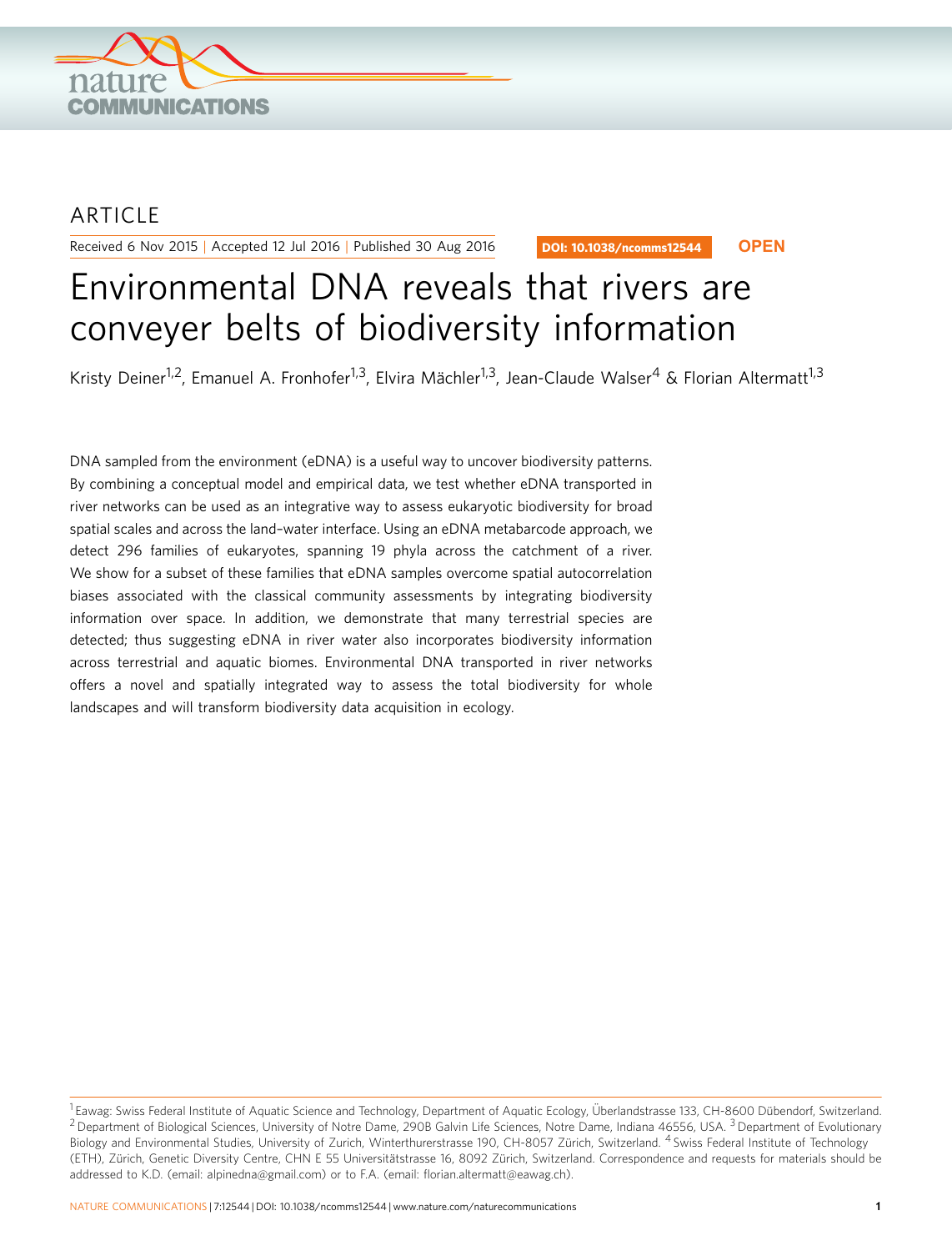While rivers cover  $\lt 1\%$  of the landmasses on earth, they<br>such as drinking water and energy production<sup>1</sup>.<br>Pivers because of their characteristic dendritic network are invaluable for biodiversity and ecosystem services, Rivers, because of their characteristic dendritic network structure, also integrate information about the landscape through the collection and transport of sediments, organic matter, nutrients, chemicals and energy<sup>2,3</sup>. For example, information contained in sediments allows us to understand how river drainages form and change in time as a result of climate and tectonic forces<sup>4</sup>. Rivers also act as the lung of the landscape by releasing large fluxes of  $CO<sub>2</sub>$  derived from terrestrial plant macromolecules, such as lignin and cellulose, through the breakdown and transport of coarse and fine particulate organic matter<sup>[5](#page-8-0)</sup>. River networks additionally play an important role in shaping patterns of genetic and species diversity for many organisms across the landscape by dictating dispersal pathways<sup>6,7</sup>.

Organic matter in the form of DNA is produced from organisms and is also transported through rivers via cells, tissues, gametes or organelles, and is termed environmental DNA (eDNA)<sup>8-10</sup>. DNA can be isolated from these organismal remains in the water, sequenced and assigned back to the species of origin through the method of eDNA metabarcoding<sup>10,11</sup>. This elegant process of collection and detection of a species DNA is becoming highly valuable for sampling biodiversity in ecology and conservation $10-17$ . The spatial signal of eDNA, has only recently been explored and shows that in rivers eDNA can be transported over larger distances $8,18$ . Therefore, we hypothesized that rivers, through the aggregation and transport of eDNA, act as conveyer belts of biodiversity information that can be used to estimate species richness over broad spatial scales and potentially across the land–water interface.

The relevance of biodiversity sampling with eDNA found in river water is twofold. First, identifying biodiversity hotspots is invaluable for prioritizing global and regional conservation efforts<sup>[19](#page-8-0)</sup>. Estimates of richness to establish a place as a hotspot or not have suffered from being under-sampled<sup>20</sup>. Under-sampling of biodiversity has many causes (and consequences) in conservation and ecology in general, but mainly comes from the sampling methods used for estimating richness in a way that is aggregated with respect to space<sup>21</sup>. For example, a classical method for estimating richness of aquatic macroinvertebrates in rivers is to use a kicknet method, where all individuals in a certain defined area of a stream are collected in a net<sup>22</sup>. Many such samples are then taken and subsequently pooled to represent richness for an entire river stretch or catchment. The pooling of spatially autocorrelated samples such as this causes an underestimation of biodiversity compared with if each species was independently sampled. Because it is typically infeasible to sample all species independently, statistical removal of the sampling artefact is recommended<sup>21</sup>. Estimating biodiversity through eDNA is a potential way to sample each species independent of space via their DNA becoming aggregated and transported through a river's network.

Second, an eDNA method of biodiversity monitoring in rivers has several advantages in that it is non-lethal for most classically sampled taxonomic groups, minimizes habitat disruption and can assess diversity across the tree of life with a single-field sampling protocol making it extremely cost effective. Therefore, demonstrating the power of this tool to monitor biodiversity of important indicator groups in rivers will provide a fast, non-lethal and inexpensive alternative tool compared with classically used methods.

Whole community detection with eDNA has been called the 'game changer' for the biodiversity sampling<sup>[16](#page-8-0)</sup>, and in this study, we move this idea from theory into practice. We test the hypothesis that transported eDNA in rivers can be used in an unprecedented way to assess biodiversity of eukaryotes. We validate the ability of an eDNA metabarcoding method in vitro and in situ to assess globally important macroinvertebrate communities and produce taxonomic richness estimates of which reflect the biodiversity of a rivers' catchment. Lastly, we demonstrate that a large number of eukaryotic phyla from both aquatic and terrestrial taxa can be assessed from eDNA in river water and provide support for the hypothesis that rivers are conveyor belts of biodiversity information for landscapes.

#### Results

eDNA detection of metazoan eukaryotes. We detected a total of 296 families that span 19 eukaryotic phyla from the Glatt river catchment in Switzerland ([Fig. 1](#page-3-0)). All families were independently geographically verified as known to occur in Switzerland or the four neighbouring countries [\(Fig. 2a](#page-4-0); Supplementary Data 1). The majority of the families detected were Arthropoda ( $N = 196$ ). Diversity in number of families detected was not proportional to read count and smaller organisms represented a much higher proportion of the sequences obtained (Rotifera; [Fig. 2b](#page-4-0)). For example, two species in the phylum Rotifera accounted for 39% (92,907 sequences) of our data set. The majority of families were represented by  $> 10$  sequences (N = 140; Supplementary Data 1). The largest data reduction step in the bioinformatic workflow was in linking a taxonomic name with our sequences (Supplementary Fig. 1; step E), resulting in only 4% (240,340 sequences) of acquired sequences that could be used for inferences in our study ([Table 1](#page-5-0)). Of the sequences that were identified to species and that were independently geographically verified as occurring in Switzerland, many are terrestrial  $(N = 255;$  [Fig. 3;](#page-5-0) Supplementary Data 2).

eDNA detection of macroinvertebrates. Of the 296 families detected with eDNA for eukaryotes, 65 are used in the Swiss biomonitoring program<sup>23</sup>. Thirteen additional families were detected by kicknet samples only, totalling 78 macroinvertebrate families detected among our sampling sites of the river Glatt (Supplementary Fig. 2). From eDNA, we recovered between 23 and 40 families at each site (Supplementary Fig. 2). With the classical kicknet method, we sampled 17–24 families at each site (Supplementary Fig. 2). Of the total 78 families detected, 33 were detected by both methods, and often at the same location (Supplementary Fig. 2). Of the remaining 45 families, 32 were only detected with eDNA and 13 where only detected with the kicknet sample. Eleven of these 13 families only detected with the kicknet were detected in the eDNA data set, but did not meet bioinformatic thresholds used for filtering assignment values (for example, where below a 90% sequence similarity or an alignment length  $<$  100 base pairs (bp), Supplementary Table 1). The two undetected families (Potamanthidae and Aphelocheiridae) likely had insufficient sequence data on GenBank for the identification of their DNA sequence from eDNA (Supplementary Table 1). Of the 32 families only detected with eDNA, 8 have been found in previous sampling events over the 18 years of monitoring (Supplementary Table 2) and an additional 2 (Molannidae, Notonectidae) are known to occur in lake Greifensee, which feeds into the river Glatt, but are not known from the river Glatt (Supplementary Table 2).

Family richness  $(\alpha$ -diversity) increased as a function of cumulative catchment area sampled for eDNA, whereas this was not observed for kicknet samples  $(F_{1,6} = 5.45, P = 0.058,$  $r^2 = 0.95$ , eDNA;  $F_{1,6} = 0.0001$ ,  $P = 0.99$ ,  $r^2 = 0.92$ , kicknet; [Fig. 4a](#page-6-0)). The slopes of the family–area relationship were different (slope<sub>kicknet</sub> = 0.0006; slope<sub>eDNA</sub> = 0.1077;  $F_{1,12}$  = 29.87,  $P = 0.0001$ ), and the y intercept was higher for eDNA compared with kicknet  $(F_{1,13} = 25.99, P = 0.0002;$  [Fig. 4a](#page-6-0)).  $\beta$ -diversity in the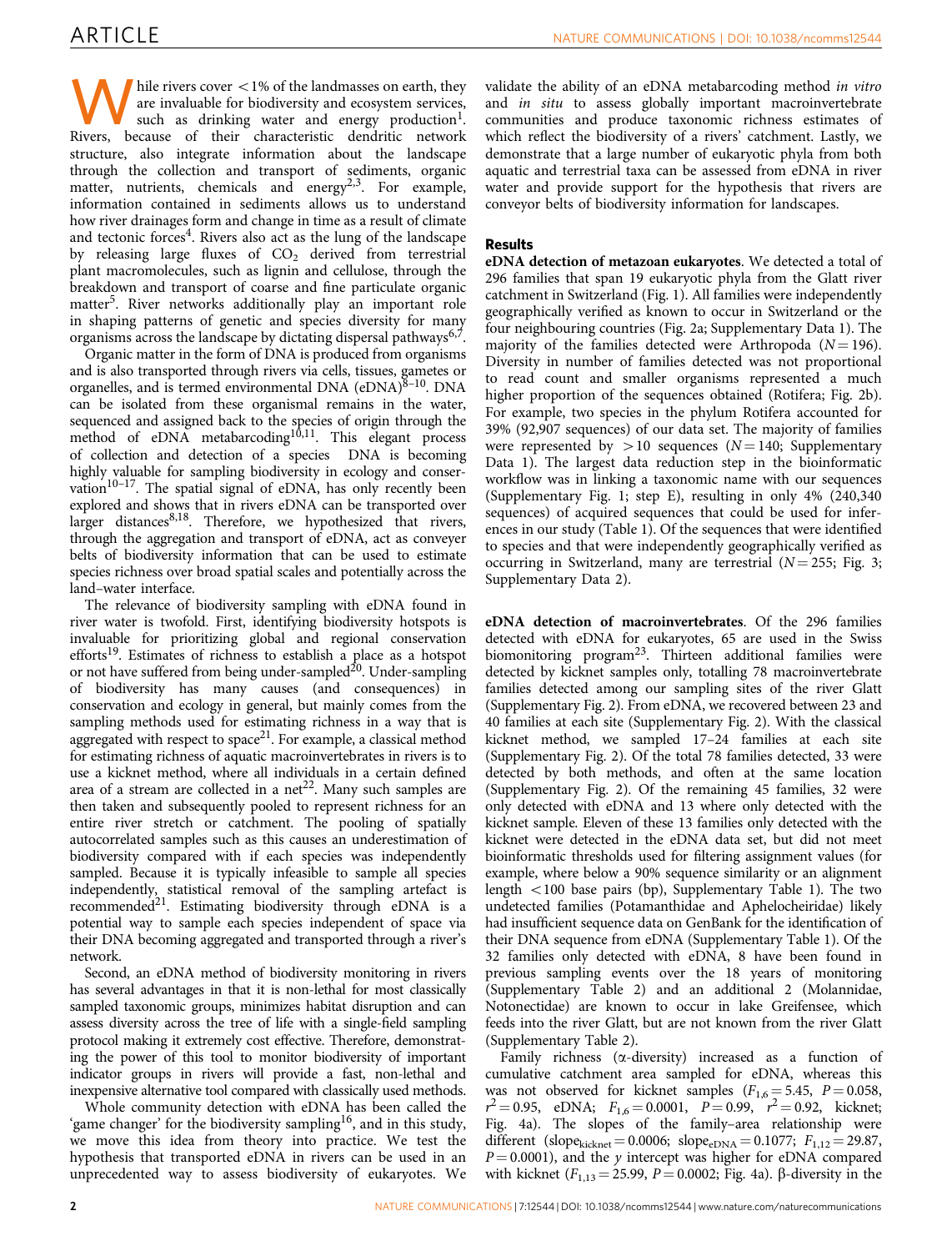<span id="page-3-0"></span>

Figure 1 | Study area and location of sampling sites where environmental DNA samples and classical sampling methods were carried out. The direction of flow for the river Glatt is northwest (blue arrow). The main stem of the river originates from the outflow of lake Greifensee. Scale bar, 2 km. Coloured regions represent the catchment upstream of each sampling point. Letters are used to indicate the position in the river network starting from the outflow 'a' to 'f' and the two sampled tributaries 'ab' and 'cd'. Sources for GIS data were from Swisstopo (DHM25, Gewässernetz Vector 25) and reprinted with permission.

form of community dissimilarity did not increase as a function of distance for eDNA ( $r = 0.02$ ,  $P = 0.44$ ), whereas for kicknet sampling, we observed an increase in dissimilarity  $(\beta$ -diversity) as a function of distance between sampling sites ( $r = 0.52$ ,  $P = 0.005$ ; [Fig. 4b](#page-6-0)).

In vitro test using a mock community. In total, we recovered 57,641 sequences from the mock community after the bioinformatic filtering and these sequences were identified to 25 of the 33 invertebrate taxa included in the mock community ([Table 1;](#page-5-0) Supplementary Table 3). Of these sequences, 99.97% were correctly assigned to one of these taxa included in the mock community (Supplementary Table 4; Supplementary Table 5). The number of incorrectly assigned sequences was 0.03% (20/57,641) and all of these sequences belonged to two taxa (Tabanidae and Leuctridae; Supplementary Table 4). This resulted in a false-positive rate of 8% (2/25). Increasing the stringency of our bioinformatics thresholds set for accepting an assignment to a level that removes all false positives in the mock community (for example, increasing assignment similarity to  $>$ 92%) introduces a false absences of 16% (4/25) in the mock community, that is, the exclusion of taxa that were present in the mock community, but had an assignment similarity  $<$  92% (Supplementary Table 4). Using a similarity threshold of 92% on our data derived from eDNA in water samples to account for possible false presences, however, did not change our main findings (Supplementary Fig. 3).

#### **Discussion**

We demonstrate that rivers, through their collection and transport of eDNA, can be used to sample catchment-level biodiversity across the land–water interface. For aquatic macroinvertebrates, we found a greater richness in the number of families detected with eDNA compared with the classical kicknet method at the same sample location ([Fig. 4a](#page-6-0)). This increased sensitivity is hypothesized to come from the process of transport of DNA through the network of a river.

Transport of DNA through a river network decreases the biases associated with the spatial autocorrelation (or limited scale of inference) inherent to the classical kicknet community sampling. The evidence from our work supports that eDNA found in rivers is a spatially integrated measure of biodiversity and this finding offers ecologists a new and unprecedented tool to sample landscape biodiversity with less sampling effort and potentially estimate richness of eukaryotic communities across biomes.

We hypothesize the following conceptual model as the explanation of our data. Typically, sampling methods for communities only capture a fraction of local  $\alpha$ -diversity due to the imperfect detection and sampling bias ([Fig. 5](#page-6-0)):

$$
\alpha_{\text{classical}}^x = \alpha_{\text{real}}^x \cdot \delta^{\text{classical}} \tag{1}
$$

with  $\alpha_{\text{classical}}^x$  representing the measured  $\alpha$ -diversity at a spatial location  $x$  in a river network using classical sampling methods,  $\alpha_{\text{real}}^x$  as the real  $\alpha$ -diversity at this location and  $\delta^{\text{classical}}$  as the detection rate of the sampling method. To comprehensively estimate the biodiversity of a river catchment, a large number of such samples are required. If samples are spatially autocorrelated, pooling of community samples will result in an underestimation of the real local richness<sup>[21](#page-8-0)</sup>.

Riverine networks have the potential to collect this information for  $us^{2,3}$  $us^{2,3}$  $us^{2,3}$  if we use an appropriate sampling method not biased by spatial autocorrelation for the area under study. Characteristic properties of rivers, such as the specific distribution of biodiversity<sup>[24](#page-8-0)</sup> and transport of eDNA by the flow of water<sup>8</sup> are the mechanisms that enable an eDNA metabarcoding method to estimate the catchment-level biodiversity, while sampling at only one or very few locations:

$$
\alpha_{\text{eDNA}}^{\text{catchment}} = \left(\alpha_{\text{real}}^{x} + \sum \alpha_{\text{real}}^{y} \cdot N_{y} \cdot \beta_{y} \cdot \beta_{x,y} \cdot \tau_{x,y}\right) \cdot \delta^{\text{eDNA}} \quad (2)
$$

with  $\alpha_{eDNA}^{catchment}$  as the integrated measure of catchment  $\alpha$ -diversity ([Fig. 5\)](#page-6-0). The sum captures the information integrated by the riverine system for all locations  $y$  (Strahler stream order) upstream of the sampling location  $x$ . The local diversity at a site of Strahler stream order  $y$  has to be weighted according to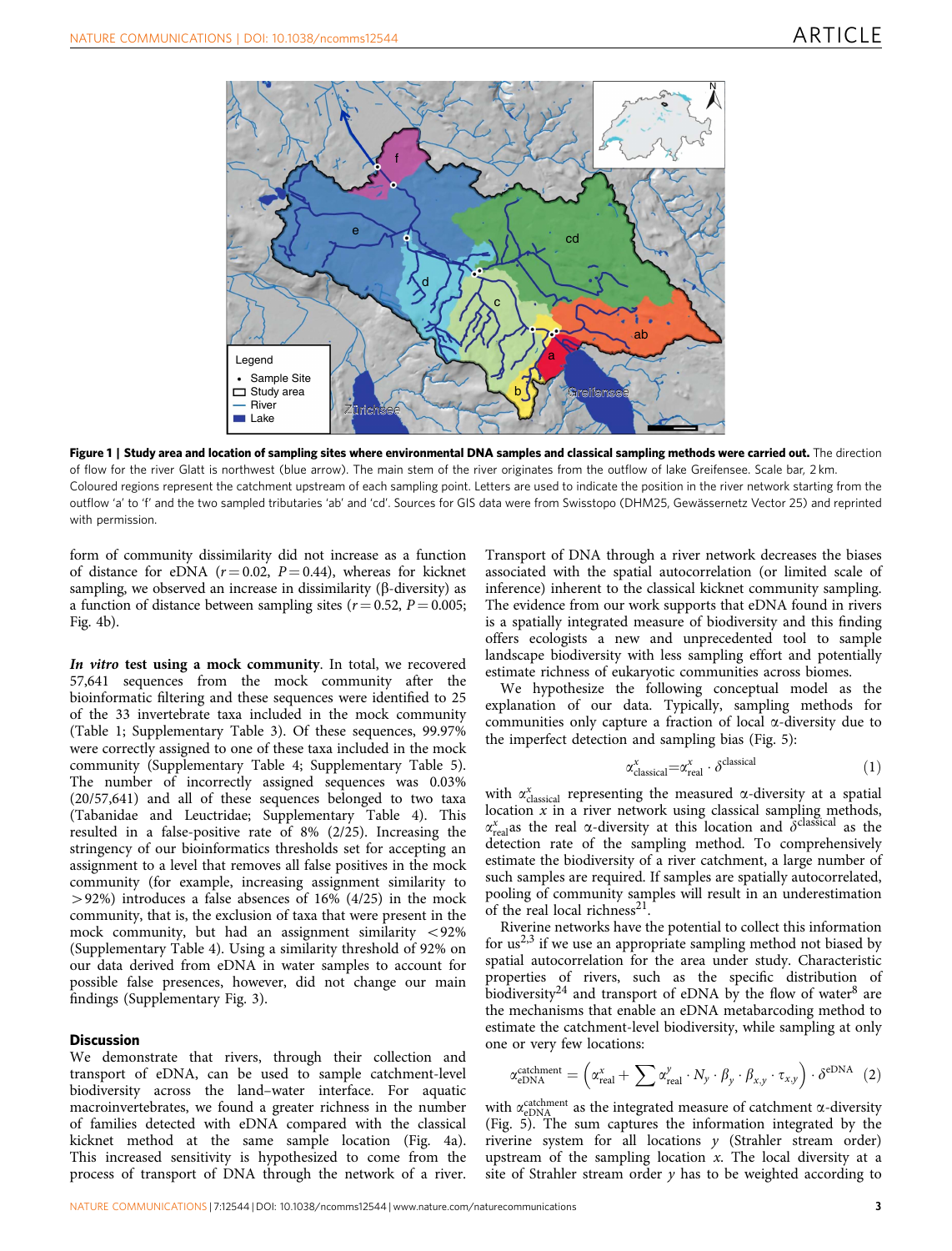<span id="page-4-0"></span>

Figure 2 | Total eukaryotic diversity detected from the river Glatt using environmental DNA metabarcoding. (a) The number of families per phylum  $(N = 296)$  sampled and confirmed as known to be present in Switzerland or known from all four neighbouring countries (Austria, France, Germany and Italy). The inset further breaks the most abundant phylum (Arthropoda) into the number of families sampled by class ( $N = 196$ ). (b) Grey bars depict the number of sequences receiving a taxonomic identification at the family level for each phylum.

Horton's Law to capture the number of streams of this Strahler stream order  $(N_y)^3$ , as well as by the Strahler stream order-characteristic  $\beta$ -diversity ( $\beta_{y}$ ). The estimate of catchmentlevel biodiversity increases with increasing  $\beta$ -diversity between the sampling point and all upstream locations  $(\beta_{x,y})$ , as well as with increasing transport distance  $(\tau_{x,y};$  net rate including shedding and degradation). Note that the eDNA specific detection probability ( $\delta^{\text{eDNA}}$ ) tends to be high as, in principle, only very few DNA molecules are needed for successful detection.

Our conceptual model identifies three important messages for the utility of eDNA as a genomic tool for the biodiversity assessment. First, eDNA detection of species from river water decouples the presence of a species from its physical location in a habitat through downstream transport. Transport distance in empirical systems has been measured between 240 m and 12 km ([refs 8,25](#page-8-0)), and thus allows for the increased sensitivity in the detection of patchily or elusively distributed species. In addition, transport of eDNA allows for richness estimates with less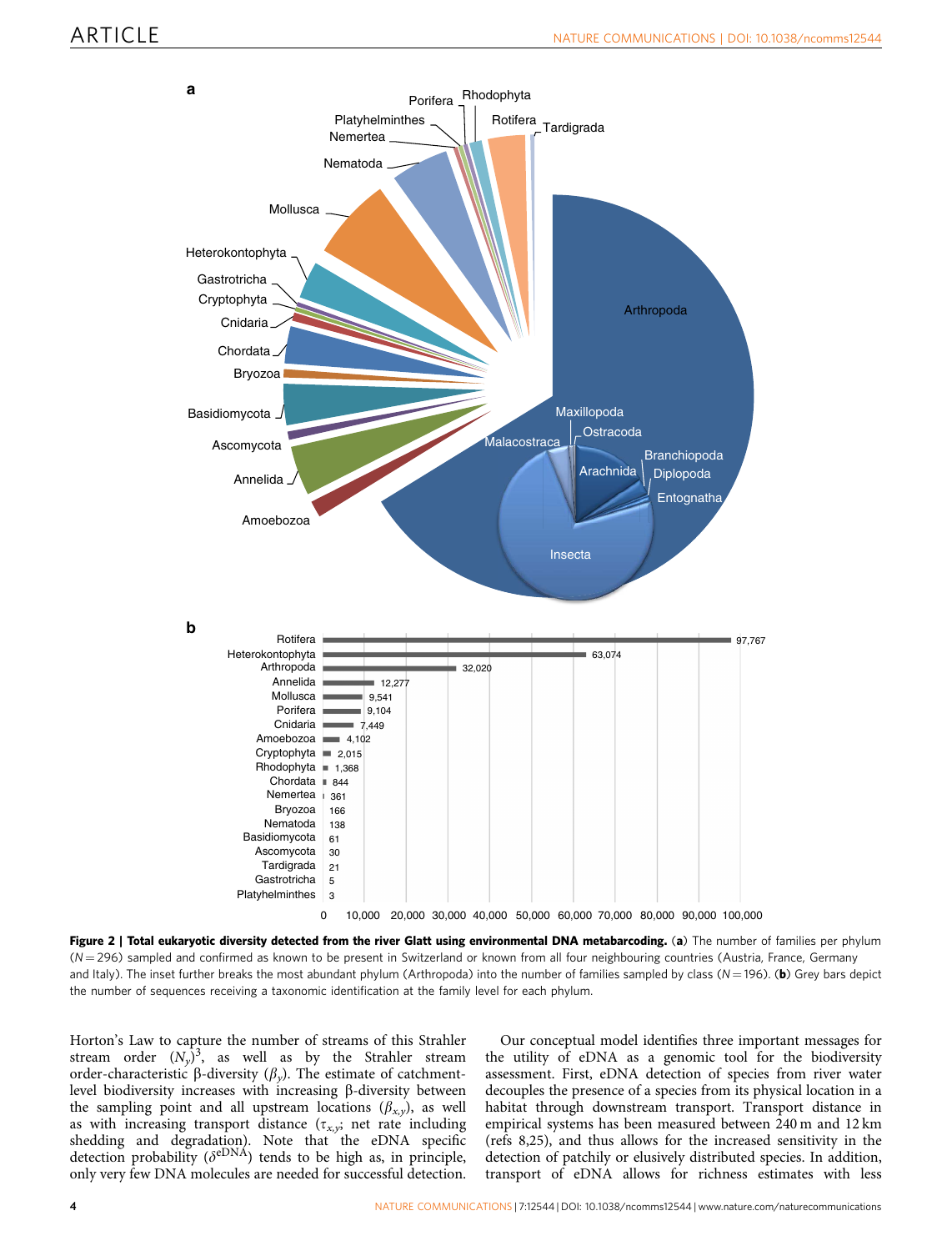<span id="page-5-0"></span>

|  |  |  |  | Table 1   Sequences remaining after each bioinformatic filtering step and taxonomic assignment. |
|--|--|--|--|-------------------------------------------------------------------------------------------------|
|--|--|--|--|-------------------------------------------------------------------------------------------------|

| <b>Sample</b><br>name         | Site<br>name | Raw read<br>count | (A)<br>Merged | (B) Quality<br>filter and<br>trim | (C)<br><b>Mapping</b> | (D)<br>Chimera<br>removal | (E)<br><b>Taxonomic</b><br>assignment | Average $% \pm s.d.$ of<br>identical matches | Average $\pm$ s.d.<br>reference alignment<br>length |
|-------------------------------|--------------|-------------------|---------------|-----------------------------------|-----------------------|---------------------------|---------------------------------------|----------------------------------------------|-----------------------------------------------------|
| 02-01 S12                     | a            | 859.156           | 496.181       | 389.859                           | 251,400               | 250.725                   | 32.673                                | $97.7 \pm 2.7$                               | $204 \pm 85$                                        |
| 08-01 S18                     | ab           | 754.781           | 479.497       | 433.506                           | 151.744               | 151.422                   | 21.989                                | $94.1 \pm 2.7$                               | $195 \pm 77$                                        |
| 07-01 S17                     | b            | 587.445           | 368.095       | 304,991                           | 168,274               | 167,810                   | 38,316                                | $98.1 \pm 2.5$                               | $205 \pm 81$                                        |
| 03-01 S13                     | $\mathsf{C}$ | 458.635           | 294.565       | 247.769                           | 144.850               | 144.453                   | 37.659                                | $97.9 \pm 2.6$                               | $213 \pm 85$                                        |
| 01-01 S11                     | cd           | 770.055           | 512.041       | 411.234                           | 176.874               | 176.231                   | 36.509                                | $94.9 \pm 2.8$                               | $195 \pm 74$                                        |
| 04-01 S14                     | d            | 664.475           | 444.870       | 392,865                           | 187.002               | 186,445                   | 21.783                                | $96.6 \pm 3.2$                               | $197 + 77$                                          |
| 05-01 S15                     | e            | 673.495           | 364.002       | 330,412                           | 172,045               | 171,389                   | 20,376                                | $95.8 \pm 3.4$                               | $192 \pm 76$                                        |
| 06-01 S16                     | f            | 1.238.917         | 740.208       | 621.210                           | 311.638               | 310.375                   | 31.035                                | $96.1 \pm 3.3$                               | $193 \pm 76$                                        |
| Total for                     |              | 6.006.959         | 3.699.459     | 3,131,846                         | 1,563,827             | 1,558,850                 | 240.340                               | $96.6 \pm 3.2$                               | $200 \pm 80$                                        |
| samples<br>Mock<br>c ommunity |              | 421.868           | 92.934        | 82,218                            | 67.983                | 67,983                    | 57.641                                | $94.0 \pm 3.6$                               | $300.8 \pm 38$                                      |

Letter in parentheses of columns refer to bioinformatic filtering step with details given in Methods and Supplementary Fig. 1. Assignment statistics are averages across all assignments for each site ± s.d. Alignment length is in base pairs.



Figure 3 | Percent terrestrial or freshwater species for the subset of each phylum detected in eDNA. Species were confirmed as known to be present in Switzerland or known from all four neighbouring countries (Austria, France, Germany and Italy;  $N = 255$ ). Number in brackets indicates the number of species confirmed for each phylum.

sampling effort because of the integrated signal over space. Second, eDNA will likely represent a sample of higher diversity compared with the classical sampling methods at any given site, but this depends on the local distribution of species and, factors affecting transport and degradation of eDNA. Third, the interpretation of the species presence inferred from an eDNA sample in a river is different from that of the classical sampling methods. Namely, eDNA detection of species should be interpreted as an integrated signal of presence and the spatial scale that is relevant is determined based on the potential transport distance for a system. Thus, our model suggests that eDNA in rivers is an efficient tool for broad scale biodiversity assessments, and depending on the distance between water samples, less authoritative for very localized richness estimates.

Our data comparing eDNA with kicknet samples at each site highlights several important factors that illustrate both the power

and current limitations of using eDNA for the biodiversity assessment. Many families of macroinvertebrates were detected at each site by both methods and have a great degree of overlap, in which sites families were co-detected. For all sites, however, eDNA recovered more macroinvertebrate families compared with kicknet samples. We hypothesize this is likely due to the integrated signal from transported DNA, which is evident by the fact that community composition does not change much (that is,  $\beta$ -diversity remaining constant over distance), compared with kicknet estimated  $\beta$ -diversity that increased over the same river distance in our study area. This difference means that the two sampling methods give different information at the same site. Classical sampling methods give information that is localized, whereas the eDNA metabarcoding method in rivers measures presence of species on broader spatial scales. Scaling up of the classical community sampling method will likely always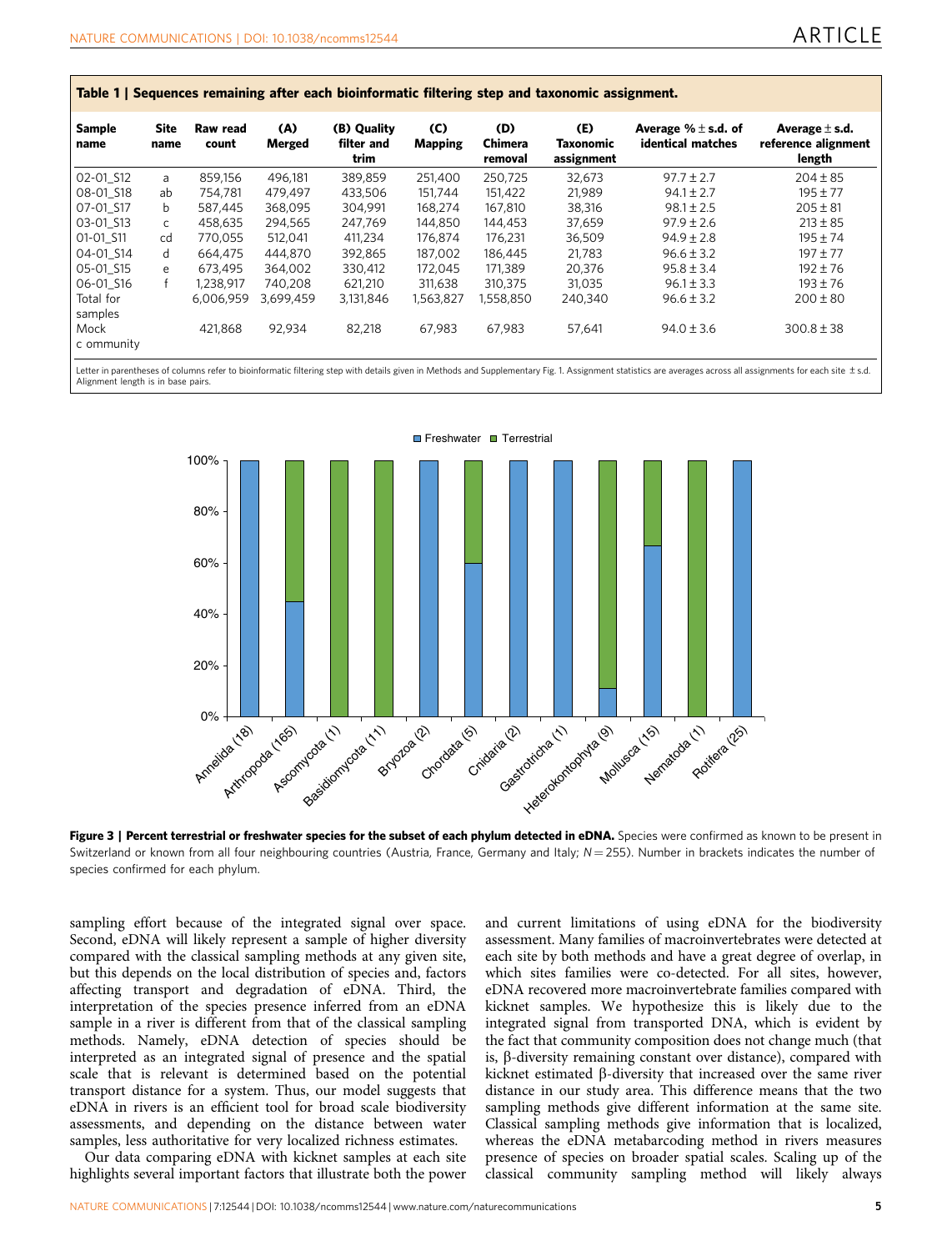<span id="page-6-0"></span>

Figure 4 | Difference of benthic macroinvertebrate family richness and community dissimilarity estimated between the environmental DNA and **kicknet sampling.** (a)  $\alpha$ -diversity measured at each site and  $log_{10}$ transformed taxon–area relationship for eDNA and kicknet samples. Slopes of line and the y intercept are significantly higher for eDNA compared with kicknet ( $P < 0.0001$ ,  $P = 0.0002$ , respectively), indicating that eDNA samples a greater amount of diversity over a greater area compared with kicknets. (b) Correlation of community dissimilarity with along-stream geographic distances between sample sites. Solid line for kicknet β-diversity indicates a significant positive relationship with stream distance ( $P = 0.005$ ). Dashed line for eDNA  $\beta$ -diversity indicates no significant relationship with distance ( $P = 0.44$ ).

underestimate diversity<sup>[21](#page-8-0)</sup>, eDNA offers an empirical method to overcome this limitation and is an unparalleled way to estimate richness for larger areas. This novel finding is of great importance because in many cases estimating diversity for a large area is the goal, such as that for biodiversity hotspots<sup>19</sup>, conservation preserves or entire river catchments<sup>26</sup>.

Much of the current degradation of river habitat is at the catchment scale and cannot be attributed to a single point or source<sup>1</sup>. Biomonitoring currently relies on the costly and lethal sampling of macroinvertebrates across many sites to understand the ecosystem health of rivers<sup>[27](#page-9-0)</sup> and tracking these changes in space and time is of high interest<sup>28</sup>. Biomonitoring is entering a new era and the demand in its use has generated an undue burden on resource agencies. For example, the United States, England and Switzerland combined spend  $\sim$  117.4–206.6 million US dollars annually on biomonitoring of aquatic systems (Supplementary Table 6). This number represents only a small fraction of what countries spend on biomonitoring at more local levels, but characterizes the value we place on using species in their environment to monitor the health of aquatic ecosystems.



Figure 5 | Conceptual model of environmental DNA dynamics in a hypothetical river network. While classical sampling only detects a fraction of real local diversity due in part to spatial autocorrelation, eDNA sampling allows an estimate of catchment-level diversity, including both aquatic and terrestrial taxa, and integrates this information across space due to downstream transport of eDNA.

Biomonitoring is costly because of the different methods and expertise required to collect information about each targeted taxonomic group (for example, Supplementary Table  $6)^{22,27}$ . An eDNA signal of macroinvertebrates can be used to estimate more accurately diversity of a catchment with much less sampling effort and would therefore decrease the cost associated with biomonitoring when the goal is to measure the ecosystem health on large scales in river systems.

By contrast, understanding local changes in richness at a restoration site, for example, may still require classical sampling with kicknets. Interestingly, however, transport distances of eDNA are on a similar scale at which local species' pools are recognized to be important for recolonization of restored patches in a river system  $(0-5 \text{ km})^{29}$  $(0-5 \text{ km})^{29}$  $(0-5 \text{ km})^{29}$ . Therefore, eDNA could be used as a way to measure the species' pool available for recolonization. The scale of inference for eDNA, however, can be  $>$  5 km due to long-distance transport within basins and between basins due to other vectors such as faeces from predators. The complementarity between methods will aid in prioritizing river restoration efforts by identifying regions that have high recolonization potential of target species and possibly set expectations for the magnitude of change expected for restoration sites already in recovery.

Our results also identify a way of empirically measuring transport of community eDNA in rivers. Our analysis of b-diversity in this study system shows that community eDNA is likely transported and detected over a scale  $\langle 12 \text{ km} \rangle$ . To determine the scale of transport for community eDNA in a river system, one subsequently needs to detect the scale at which there is a positive spatial autocorrelation with  $\beta$ -diversity (for example, Fig. 4b). This empirical measure of transport is needed because, as shown by our conceptual model, eDNA detection of biodiversity is a function of the transport distance, but also a function of the distribution of species within the network. Transport itself is furthermore affected by local factors, such as degradation of eDNA due to ultraviolet, pH and temperature<sup>30</sup>, as well as discharge rates<sup>25</sup>. Therefore, eDNA may not be necessarily transported and detected over the same distance for all river systems or consistently in time due to extreme events like heavy rainfall or drought. By using the correlation between an eDNA estimate of  $\beta$ -diversity and river distance between sampling points; however, an in situ test can be performed and the scale of The measure of the measure of the measure of the state of the state of the measurement of the state of the measurement of the measurement of the measurement of the measurement of the measurement of the measurement of the m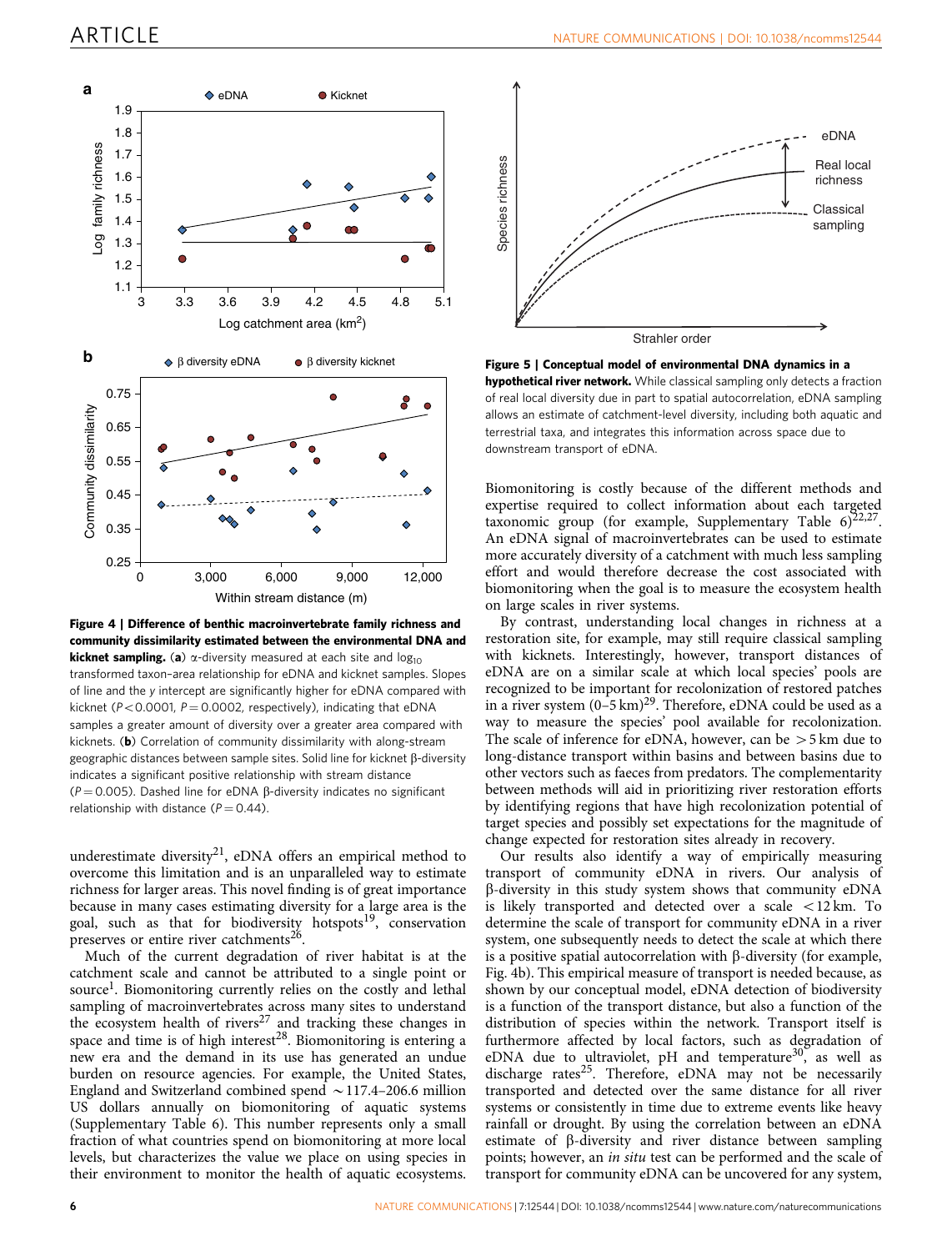and can be repeatedly measured across time to test if eDNA transport distance is stable in a system.

There are still important current limitations of the eDNA metabarcoding method. These challenges are related to factors, such as the importance of primer or marker choice, the amplicon sequence length and the biodiversity detected, as a function of the reference data available for identification of sequences  $31,32$ . For example: fish, flatworms and diatoms in our data set are underrepresented to what we know occurs in the studied system. This is most likely due to the choice of primers, the genetic marker and the reference database. The primers used in this study are the universal Folmer primers for the  $5'$  end of cytochrome  $c$  oxidase I (COI)<sup>[33](#page-9-0)</sup>, and it is known that these primers do not amplify DNA from fish and flatworms very well $34,35$ ; respectively. In addition, for diatoms it is known that COI is not the best genetic marker suitable for species level identification<sup>36</sup>. Therefore, it is clear that more than one marker and/or primer set is needed to adequately assess biodiversity for the tree of  $life^{3/}$ . However, use of an eDNA metabarcode method does not require additional sampling in the field. Rather it creates a single-field sampling method, whereby careful amplification of many genetic markers in the laboratory will enable an integrated detection for total biodiversity from a single sample<sup>38</sup>.

An additional challenge faced by the further application of this approach is the need for continued development of diverse, but curated databases with taxonomically classified sequences. Our mock community analysis corroborated that we had a high accuracy in assignment of sequences, when compared with the reference sequence generated from the DNA used for the mock community (96.4–99.9% similarity). The variance in assignment accuracy increased to (90.1–99.8%) when compared with NCBI's nucleotide database. The gaps in NCBI's nucleotide database for targeted groups, such as macroinvertebrates used for biomonitoring will need to be augmented and assessed before the tool can be more widely applied in management. Because of uncertainly in the database, we removed many sequences that could not be confidently assigned to the family taxonomic level. At the current filtering level, we are already accepting a false-absence rate of 14% (Supplementary Table 1). Reducing our data set further using more stringent criteria increased type II error by creating many more false absences for taxa we actually collected in our kicknet samples at the time of sampling (Supplementary Note 1). Therefore, at this stage in deployment of an eDNA metabarcoding approach, researchers need to strive to reduce false absences and false presences, while understanding that the tool is in rapid development and false error rates for macroinvertebrates related to this method are still unknown beyond the estimates given here. In comparison with morphological assessments of macroinvertebrates at the family level, however, identification error is reported to range between 22.1% ([ref. 39](#page-9-0)) and 33.8% [\(ref. 40\)](#page-9-0), suggesting that the only alternative used in regulatory monitoring settings already has a high false-positive-presence/absence rate. Most of the sequences from our data set were removed because the taxonomic assignment failed. The solution for this is to increase the deposition of sequences in curated databases such as The Barcode of Life Database<sup>[41](#page-9-0)</sup> through continued collaboration between molecular ecologists and taxonomists. Digitizing specimens in the form of sequences is an essential step that will vastly improve our ability to accurately identify DNA found in the environment.

We have demonstrated that rivers convey, through the collection and transport of eDNA, an unprecedented amount of information on biodiversity in landscapes. Our study shows that eDNA can be used to sample community structure of river catchments and do so even across the land–water interface. As such, detection of eukaryotic fauna with DNA found and

transported in rivers may unite historically separated research fields of aquatic and terrestrial ecology, and provide an integrated measure of total biodiversity for rapid assessment for one of the most highly impacted biomes of the world.

#### **Methods**

#### eDNA sampling and library preparation for next generation sequencing.

Water samples were collected from eight sites along the Glatt river network, a subcatchment of the Rhine river in Switzerland [\(Fig. 1](#page-3-0)). The study sites were chosen because they represent nodes in the river network, where water from the major subcatchment tributaries combine and flow into the main stem of the river Glatt. They also have a known history of monitoring macroinvertebrates for the past 15 years[42](#page-9-0). At each site, DNA was isolated from between 840 and 900 ml of river water sampled. Method for sampling, capture and extraction of DNA followed that of Deiner et al.<sup>[43](#page-9-0)</sup>, where the capture method of filtration was coupled with a phenolchloroform isoamyl DNA extraction. Strict adherence to contamination control was followed using a controlled lab for eDNA isolation and pre-PCR preparations<sup>4</sup> Three independent extractions of 280–300 ml were carried out, and then pooled to equal DNA captured and purified from 840 to 900 ml of water. Total volume of water filtered for each extraction replicate depended on the suspended solids in the sample of which clogged the filter. Water for this study was collected minutes before collecting aquatic macroinvertebrates, using a classical sampling method kicknet, for description see below and ([refs 24,42](#page-8-0)), and therefore allowed for a comparison between the kicknet and eDNA methods for the detection of aquatic macroinvertebrate communities within the same watershed at the same time point.

PCRs were carried out for the target gene, COI, using the standard COI primers<sup>[33](#page-9-0)</sup> on pooled eDNA extractions for each of the eight sites and amplified a fragment of 658 bp excluding primer sequences. PCRs were carried out in 15 µl volumes with final concentrations of  $1 \times$  supplied buffer (Faststart TAQ, Roche, Inc., Basel, Switzerland),  $1,000$  ng  $\mu$ <sup>-1</sup> bovine serum albumin (New England Biolabs, Inc., Ipswich, MA, USA), 0.2 mMol dNTPs, 2.0 mMol MgCl<sub>2</sub>, 0.05 U  $\mu\rm l^{-1}$ Taq DNA polymerase (Faststart TAQ, Roche, Inc., Basel, Switzerland) and  $0.50 \mu$ Mol of each forward and reverse primer<sup>33</sup>. A measure of 2  $\mu$ l of the pooled extracted eDNA was added. The thermal-cycling regime was  $95^{\circ}$ C for 4 min, followed by 35 cycles of 95 °C for 30 s, 48 °C for 30 s and 72 °C for 1 min. A final extension of 72 °C for 5 min was carried out, and the PCR was cooled to 10 °C until removed and stored at -20 °C until confirmation of products occurred. PCR products were confirmed by gel electrophoresis on a 1.4% agarose gel stained with GelRed (Biotium Inc., Hayward, CA, USA). Three PCR replicates were performed on each of the eight eDNA samples from our study sites and products from the three replicates were pooled. Negative filtration, extraction and PCR controls were used to monitor any contamination during the molecular workflow, and were also replicated three times. Reactions were then cleaned using AMPure XP beads following recommended manufacturer's protocol except  $0.6 \times$  bead concentration was used instead of  $1.8 \times$  based on recommended protocol for fragment size retention of > 500 bp (p. 31, Nextera XT DNA 96 kit, Illumina, Inc., San Diego, CA, USA). We quantified each pooled reaction using the Qubit (1.0) fluorometer following recommended protocols for the dsDNA high-sensitivity DNA assay that has an accuracy for double stranded DNA between 0.005 and 0.5 pg  $\mu$ l<sup>-1</sup> (Agilent Technologies, Santa Clara, CA, USA). At this step negative controls showed no quantifiable DNA and we therefore did not process them further.

The eight reactions were then each diluted with molecular grade water (Sigma-Aldrich, Co. LLC. St. Lewis, MO, USA) to  $0.2$  ng  $\mu$ l<sup>-1</sup> following the recommended protocol for library construction (Nextera XT DNA 96 kit, Illumina, Inc., San Diego, CA, USA). Libraries for the eight sites were prepared using the Nextera XT DNA kit following the manufacturer's recommended protocols and dual indexed using the Nextera XT index kit A (Illumina, Inc., San Diego, CA, USA). In brief, this protocol uses a process called tagmentation whereby the amplicon is cleaved preferentially from the  $5'$  and  $3'$  ends, and the index and adaptor are ligated onto the amplicon. The tagmentation process produces an amplicon pool for each site (that is, library) with randomly cleaved fragments averaging 300 bp in length that are subsequently duel indexed. The library constructed for each site was then pooled and paired-end sequenced  $(2 \times 250 \text{ bp})$ on an Illumina MiSeq at the Genomic Diversity Center at the ETH, Zurich, Switzerland following the manufacturer's run protocols (Illumina, Inc., San Diego, CA, USA). The MiSeq Control Software Version 2.2 including MiSeq Reporter 2.2 was used for the primary analysis and the de-multiplexing of the raw reads.

Bioinformatic analysis. Workflow of process is presented in Supplementary Fig. 1. Run quality was assessed using FastQC version 0.10.1. Forward and reverse sequences were merged with a minimum overlap of 25 bp and minimum length of 100 bp using SeqPrep<sup>[44](#page-9-0)</sup>. Sequences that could not be merged were excluded from further analysis. Merged sequences with quality scores less than a mean of 25 where removed. Merged sequences were then de-replicated by removing exact duplicates, were de-noised using a sequence identity threshold of 99%, and were quality trimmed left and right by 28 bp using PrinSeq Lite version 0.20.3 to remove any primer sequence<sup>[45](#page-9-0)</sup>. Sequences were then mapped to the COI Barcode of Life Database (iBOL phase 4.00)<sup>[41](#page-9-0)</sup> using a map\_reads\_reference.py script with the minimum per cent identity to consider a match as 50% and the minimum sequence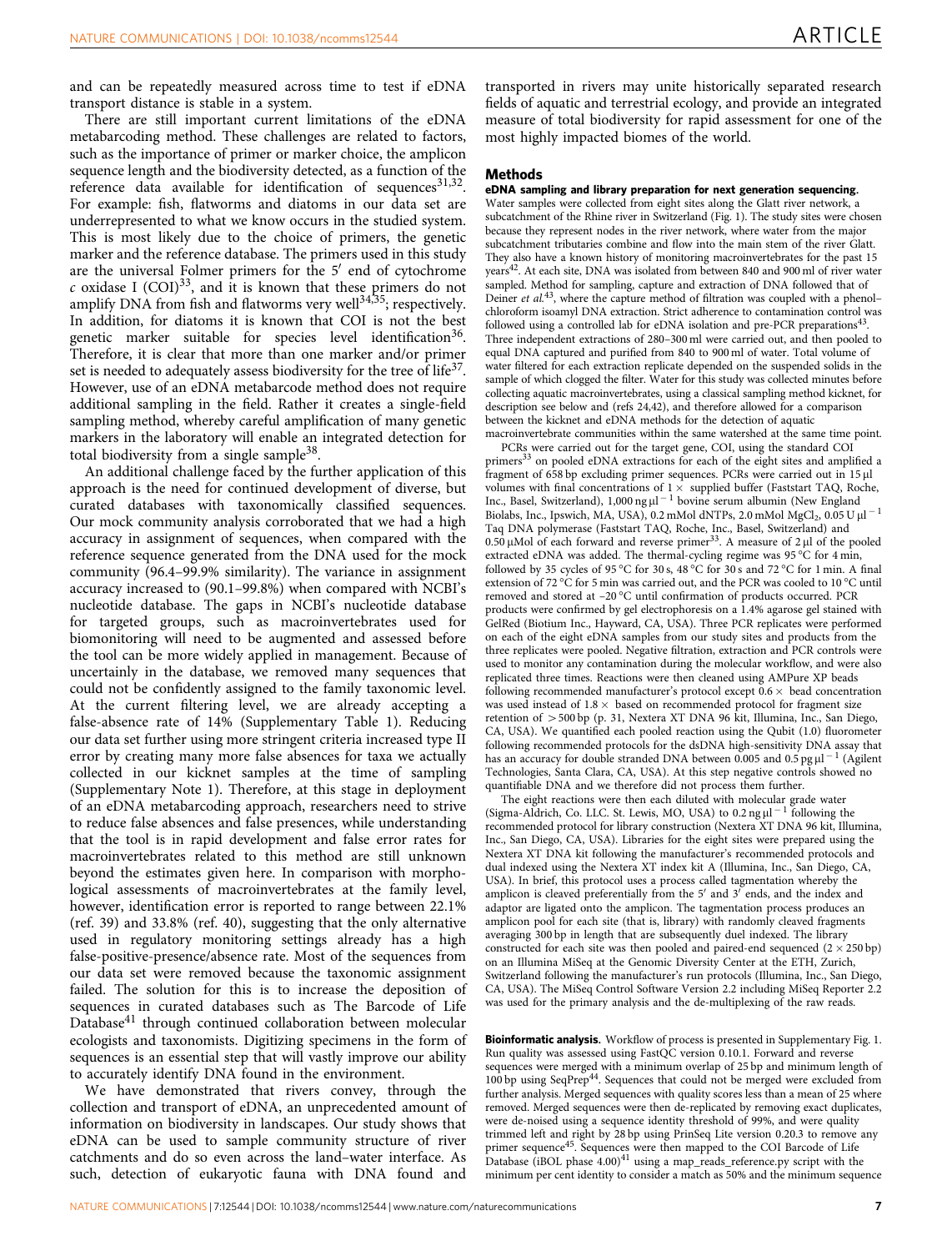<span id="page-8-0"></span>length match to a reference of 50% to remove any sequences not likely of COI origin. Subsequent sequences were then chimera checked using usearch version 6 [\(ref. 46](#page-9-0)). Remaining sequences  $<$  100 bp in length were then taxonomically identified using customized Blast searches against the NCBI non-redundant nucleotide database using the package blast 2.2.28, build on 12 March 2013 16:52:31 [\(ref. 47\)](#page-9-0). Taxonomic assignment of a sequence was done using the best blast hit based on a bit score calculated using the default blastn search of a  $-3$ penalty for a nucleotide mismatch and a reward of  $+1$  for a nucleotide match. Sequences that did not match eukaryotes, were  $<$  90.0% sequence similarity, had  $<$  100 bp overlap with query, had a taxonomic name not assigned below the level of family, matched best with unknown environmental samples and/or had a bit score  $<$  100 were excluded from biodiversity detection analysis for all sites. These parameters were used because they removed likely taxonomic identification errors or exclude data that was unidentified at the family level used for analysis<sup>[43,48](#page-9-0)</sup>.

After identification of sequences with the NCBI nucleotide sequence database, each uniquely identified taxon from any site was geographically verified as known to be present in Switzerland to the lowest level of taxonomy, or if no data was available for Switzerland, it was also considered present when the taxon was known to be present in Austria, France, Germany and Italy. We excluded the one and very rare case (that is, Culicoides fascipennis), where it is known for sure that a species is not in Switzerland, but found in all four neighbouring countries. Geographic verification was done in consultation with 25 expert taxonomists for various groups, primary literature and through database repositories as described in Supplementary Tables 1 and 2. If the species could be confidently confirmed as being present in Switzerland or in all four neighbouring countries, their known habitat use was identified as being freshwater (defined as having at least one life stage inhabiting water) or terrestrial (which included species that inhabit riparian or wet habitats or typically feed in aquatic habitats, but do not have full life stages or reproduce in the water; Supplementary Table 2). In addition, because we used bovine serum albumin as an additive in PCR, we cannot rule out that detections of Bos taurus or Bos indicus were due to this reagent and therefore excluded them from analysis.

Mock community analysis. A mock community approach was used to verify that our laboratory methods and bioinformatics pipeline were capable of correctly detecting the taxa of interest. We composed a mock community of invertebrate taxa from 33 different families spanning three phyla (all known to be present in our study area, Supplementary Table 3). We individually extracted their DNA, pooled and sequenced the mock community in accordance with the same methods used for analysis of eDNA samples from the river Glatt (see Supplementary Note 1 for complete methods). We additionally Sanger sequenced all 33 DNA extractions<br>from taxa following that of Mächler *et al*.<sup>[49](#page-9-0)</sup> to generate a sequence reference database to assess the assignment errors when using NCBI's nucleotide database<sup>[47](#page-9-0)</sup>.

Kicknet sampling and identification. Macroinvertebrates were detected using a standard kicknet sampling design described for federal and cantonal guidelines in Switzerland<sup>23,24</sup> and represent our positive control for each site. In brief, we took eight independent kicknet samples per site on 29 October 2012. Large inorganic and organic debris was removed, and samples were pooled into a single collection jar with 70% EtOH. Jars were then stored at room temperature until morphological identification. This method and time of year has been shown to reflect the different microhabitats and provides a robust presence measure for many macroinvertebrates in Switzerland23. Since eDNA has been shown to decay over short time periods of a few days to a few months;<sup>30</sup>, using a single time point from a kicknet sample to compare with that of what is detected in the eDNA is valid. However, it is known that kicknet samples taken at different times of year, such as in the spring, can detect different species due to the morphological constraints in the identification of specimens at young life stages or that their physical presence in the water is limited due to timing for their life cycle<sup>23</sup>. Specimens from each site were sorted to the lowest taxonomic level possible (family, genus or species level), using dichotomous keys agreed upon by the Swiss Federal Office of the Environment<sup>23</sup>. Specimens that could not be identified to at least to the taxonomic rank of family were excluded from further analysis.

Comparison of eDNA and kicknet macroinvertebrate detection. For each site, we summarized the number of eDNA detected families of macroinvertebrates and number of families observed for the classical kicknet method, including only aquatic taxa on the standardized list of macroinvertebrates for biomonitoring of Swiss waters by the Federal Office for the Environment<sup>23</sup>. Using this standardized list, we calculated each site's observed  $\alpha$ -diversity (local richness) for macroinvertebrates and visualized it on a heatmap of incidence. The estimated catchment area sampled for each position in the network was calculated as the cumulative sum of the area of all subcatchments into which all surface waters (excluding the lake) drain above the sampling point [\(Fig. 1](#page-3-0)). Topological distance between the sampling sites was calculated along the river's path. Catchment area and distance between the sampling sites were calculated using Quantum Geographic Information System in version 2.8 ([ref. 50](#page-9-0)). The number of families detected (considered here as  $\alpha$ -diversity) by each sampling method (eDNA and kicknet) was  $log_{10}$  transformed and regressed against the  $log_{10}$  of the river area to test for the taxon–area relationship. We were interested in whether or not the two

sampling methods differ in the magnitude of diversity detected due to the transport of DNA (y intercept of the taxon–area relationship), and that the rate of increase in number of taxa for a given area was faster for eDNA compared with the kicknet (slope of the regression lines), as predicted from our conceptual model. Slopes and y intercepts of the two regressions for the taxon–area relationship were tested using an analysis of covariance.

To test for a spatial autocorrelation in community dissimilarity ( $\beta$ -diversity, using the Jaccard dissimilarity index) and between sampling locations, we used a Mantel's test with 9,999 permutations. Here we exclude the tributaries as it is not possible for eDNA to flow into these locations (for example, cd into a). The Jaccard measure of b-diversity was used as it has been shown to estimate community dissimilarity for incidence data with less biases because of nestedness that is expected for the eDNA estimate of  $\beta$ -diversity due to transport<sup>51</sup>. All statistical analyses were performed in R version 3.1.0 ([ref. 52](#page-9-0)).

Data availability. All raw data associated with this study have been deposited on the NCBI's Sequence Read Archive (SRA) under the BioProject PRJNA291617. Details for each individual file are given in Supplementary Table 7. All other intermediate processed data files are available from the authors upon request.

#### References

- 1. Vörösmarty, C. J. et al. Global threats to human water security and river biodiversity. Nature 467, 555–561 (2010).
- 2. Willett, S. D., McCoy, S. W., Perron, J. T., Goren, L. & Chen, C.-Y. Dynamic reorganization of river basins. Science 343, 1248765 (2014).
- Rodríguez-Iturbe, I. & Rinaldo, A. Fractal River Basins: chance and Self-Organization (Cambridge University Press, 1997).
- 4. Clift, P. D. & Blusztajn, J. Reorganization of the western Himalayan river system after five million years ago. Nature 438, 1001-1003 (2005).
- Ward, N. D. et al. Degradation of terrestrially derived macromolecules in the Amazon River. Nat. Geosci. 6, 530–533 (2013).
- 6. Altermatt, F. Diversity in riverine metacommunities: a network perspective. Aquat. Ecol. 47, 365–377 (2013).
- 7. Mari, L., Casagrandi, R., Bertuzzo, E., Rinaldo, A. & Gatto, M. Metapopulation persistence and species spread in river networks. Ecol. Lett. 17, 426-434 (2014).
- Deiner, K. & Altermatt, F. Transport distance of invertebrate environmental DNA in a natural river. PLoS ONE 9, e88786 (2014).
- 9. Turner, C. R. et al. Particle size distribution and optimal capture of aqueous macrobial eDNA. Methods Ecol. Evol. 5, 676–684 (2014).
- 10. Taberlet, P., Coissac, E., Hajibabaei, M. & Rieseberg, L. H. Environmental DNA. Mol. Ecol. 21, 1789–1793 (2012).
- 11. Ji, Y. et al. Reliable, verifiable and efficient monitoring of biodiversity via metabarcoding. Ecol. Lett. 16, 1245–1257 (2013).
- 12. Bohmann, K. et al. Environmental DNA for wildlife biology and biodiversity monitoring. Trends Ecol. Evol. 29, 358–367 (2014).
- 13. Cristescu, M. E. From barcoding single individuals to metabarcoding biological communities: towards an integrative approach to the study of global biodiversity. Trends Ecol. Evol. 29, 566–571 (2014).
- 14. Goldberg, C. S., Strickler, K. M. & Pilliod, D. S. Moving environmental DNA methods from concept to practice for monitoring aquatic macroorganisms. Biol. Conserv. 183, 1–3 (2015).
- 15. Kelly, R. P. et al. Harnessing DNA to improve environmental management. Science 344, 1455-1456 (2014).
- 16. Lawson Handley, L. How will the 'molecular revolution'contribute to biological recording? Biol. J. Linn. Soc. 115, 750–766 (2015).
- 17. Rees, H. C., Maddison, B. C., Middleditch, D. J., Patmore, J. R. & Gough, K. C. REVIEW: The detection of aquatic animal species using environmental DNA–a review of eDNA as a survey tool in ecology. J. Appl. Ecol. 51, 1450–1459 (2014).
- 18. Laramie, M. B., Pilliod, D. S. & Goldberg, C. S. Characterizing the distribution of an endangered salmonid using environmental DNA analysis. Biol. Conserv. 183, 29–37 (2015).
- 19. Myers, N., Mittermeier, R. A., Mittermeier, C. G., Da Fonseca, G. A. & Kent, J. Biodiversity hotspots for conservation priorities. Nature 403, 853–858 (2000).
- 20. Noss, R. F. et al. How global biodiversity hotspots may go unrecognized: lessons from the North American Coastal Plain. Divers. Distrib. 21, 236–244 (2015).
- 21. Gotelli, N. J. & Colwell, R. K. Quantifying biodiversity: procedures and pitfalls in the measurement and comparison of species richness. Ecol. Lett. 4, 379–391 (2001).
- 22. Barbour, M. T., Gerritsen, J., Snyder, B. & Stribling, J. Rapid bioassessment protocols for use in streams and wadeable rivers: periphyton, benthic macroinvertebrates, and fish. USEPA 339, 1–340 (1999).
- 23. Stucki, P. Methoden zur Untersuchung und Beurteilung der Fliessgewässer: Makrozoobenthos-Stufe F (Bundesamt für Umwelt-Vollzug, 2010).
- 24. Altermatt, F., Seymour, M. & Martinez, N. River network properties shape adiversity and community similarity patterns of aquatic insect communities across major drainage basins. J. Biogeogr. 40, 2249–2260 (2013).
- 25. Jane, S. F. et al. Distance, flow and PCR inhibition: eDNA dynamics in two headwater streams. Mol. Ecol. Resour. 15, 216–227 (2015).